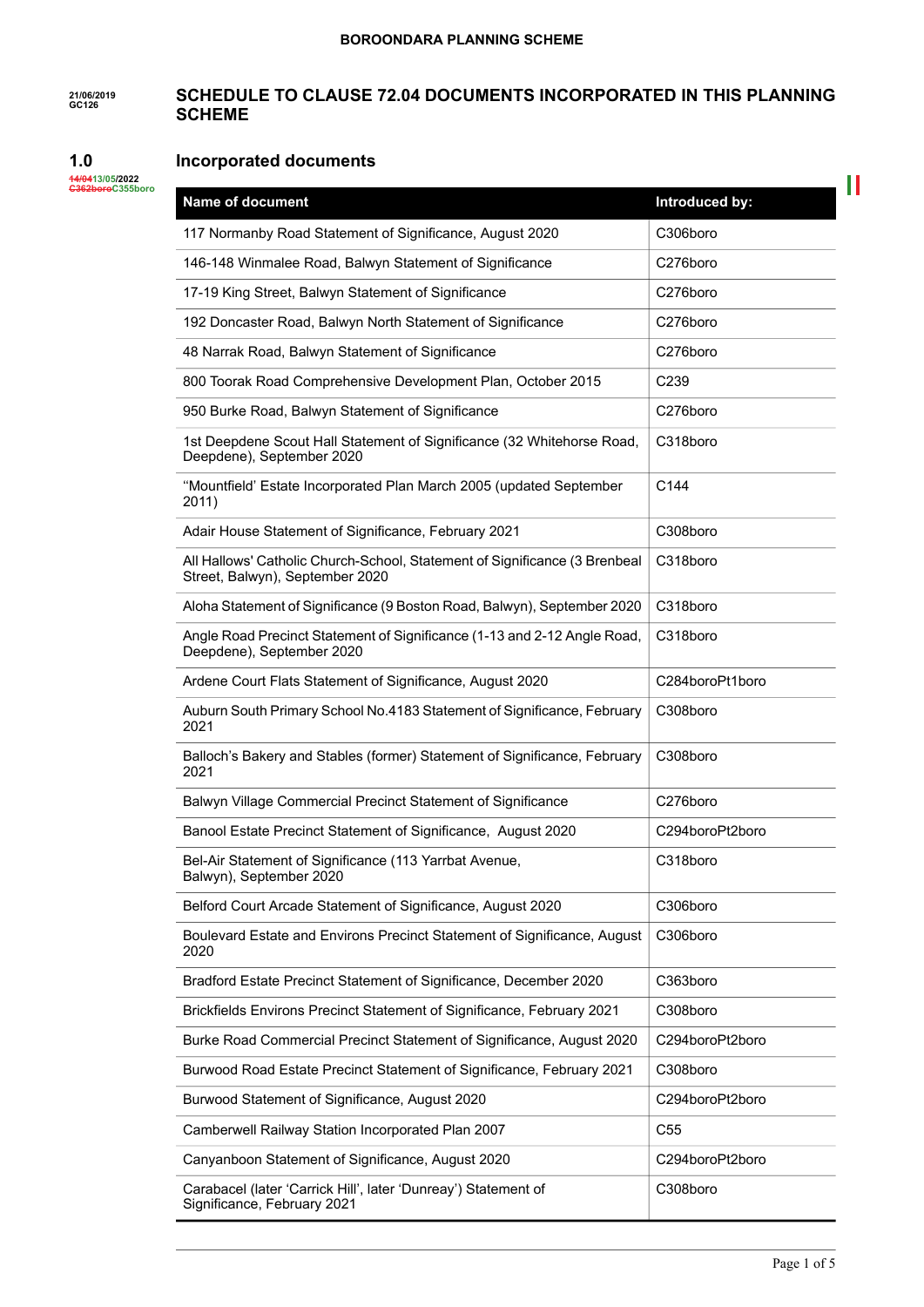| <b>Name of document</b>                                                                                              | Introduced by:  |
|----------------------------------------------------------------------------------------------------------------------|-----------------|
| Carmelite Monastery Melbourne Statement of Significance, August 2020                                                 | C294boroPt2boro |
| Chandler Highway Upgrade Incorporated Document, March 2016 (Amended<br>December 2017)                                | GC80            |
| Church House Statement of Significance (146 Yarrbat Avenue,<br>Balwyn), September 2020                               | C318boro        |
| Clomanto Statement of Significance, February 2021                                                                    | C308boro        |
| Cotham Village Commercial Precinct Statement of Significance, August<br>2020                                         | C294boroPt2boro |
| Craigmill Statement of Significance, August 2020                                                                     | C294boroPt2boro |
| Cranmore Estate and Environs Precinct Statement of Significance, August<br>2020                                      | C284boroPt1boro |
| Cukierman Residence Statement of Significance, February 2021                                                         | C308boro        |
| Currajong, 337 Auburn Road, Hawthorn Statement of Significance,<br>November 2021                                     | C355boro        |
| Dalsworth Statement of Significance, December 2018                                                                   | C285            |
| Dickie House Statement of Significance, August 2020                                                                  | C284boroPt1boro |
| Duplex Statement of Significance (35 to 37 Rowland Street, Kew), August<br>2020                                      | C294boroPt2boro |
| East Kew Uniting Church and former Citizens Hall Statement of Significance,<br>August 2020                           | C306boro        |
| Edwardian Shops, 556-558 Glenferrie Road, Hawthorn Statement of<br>Significance, August 2020                         | C284boroPt1boro |
| Eira Statement of Significance, July 2021                                                                            | C364boro        |
| Essington Estate & Environs Precinct Statement of Significance, February<br>2021                                     | C308boro        |
| Evandale (formerly Dewrang) Statement of Significance (269 Union Road,<br>Balwyn), September 2020                    | C318boro        |
| Fankhauser Farmhouse Statement of Significance                                                                       | C276boro        |
| Farey Brothers' Bakery (former) Statement of Significance, August 2020                                               | C284boroPt1boro |
| Fernside (former) Statement of Significance, August 2020                                                             | C294boroPt2boro |
| Flats Statement of Significance (7 Mangan Street, Balwyn), September 2020                                            | C318boro        |
| Flats Statement of Significance (20 Denmark Hill Road, Hawthorn<br>East), February 2021                              | C308boro        |
| Flying Fox Campsite, Yarra Bend Park, December 2004                                                                  | C60             |
| Former Frank Paton Memorial Church and Hall Statement of Significance<br>(958A Burke Road, Deepdene), September 2020 | C318boro        |
| Former Lion Rubber Works, Grant Dorman Statement of Significance, August<br>2020                                     | C284boroPt1boro |
| Former Watson Residence (3-5 Florence Avenue, Kew) Statement of<br>Significance, April 2021                          | C353boroPt1     |
| Former W.R Nash and Son Showroom and Service Station Statement of<br>Significance, August 2020                       | C306boro        |
| Glenferrie and Riversdale Roads Commercial Precinct Statement of<br>Significance, August 2020                        | C284boroPt1boro |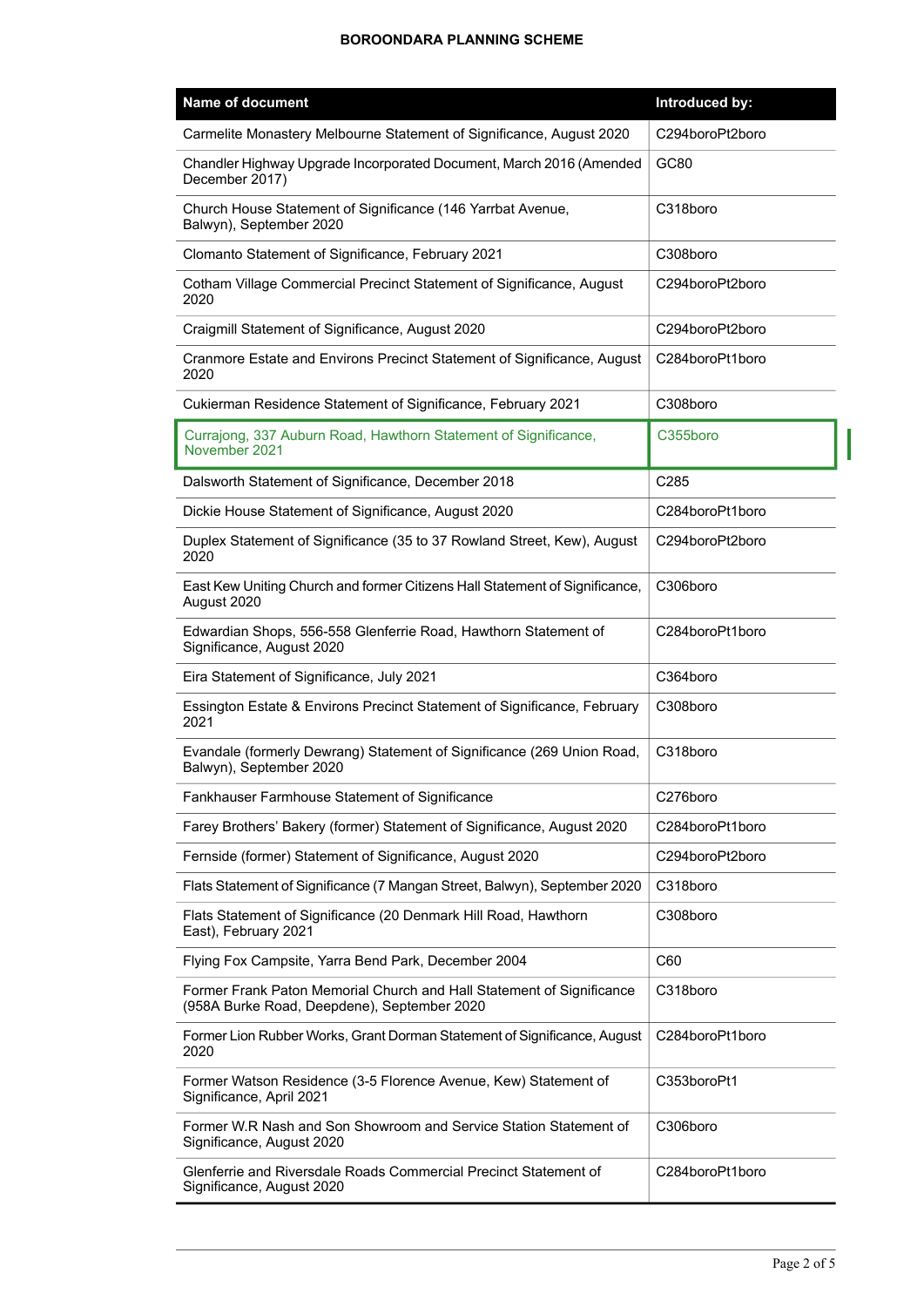| <b>Name of document</b>                                                                                   | Introduced by:   |
|-----------------------------------------------------------------------------------------------------------|------------------|
| Grange Hill (former Hillsbury) Statement of Significance, August 2020                                     | C294boroPt2boro  |
| Harp Village Commercial Precinct Statement of Significance, September<br>2020                             | C340boro         |
| Havelock Road, Denmark Hill Road and Linton Court Precinct Statement of<br>Significance, February 2021    | C308boro         |
| House, 12-14 Tannock Street, Balwyn North Statement of Significance,<br>October 2021                      | C341boro         |
| House and Garden Statement of Significance (171 Doncaster Road, Balwyn<br>North), September 2020          | C318boro         |
| House Statement of Significance (1 Mountain View Road, Balwyn<br>North), September 2020                   | C318boro         |
| House Statement of Significance (31 Studley Park Road, Kew), August 2020                                  | C294boroPt2boro  |
| House Statement of Significance (59 Pakington Street, Kew), August 2020                                   | C294boroPt2boro  |
| Houses (5 & 7 Higham Road, Hawthorn East), February 2021                                                  | C308boro         |
| Iona Estate Residential Precinct Statement of Significance, August 2020                                   | C294boroPt2boro  |
| Kew East Primary School No. 3161 Statement of Significance, August 2020                                   | C306boro         |
| Kew Primary School No. 1075 Statement of Significance, August 2020                                        | C294boroPt2boro  |
| Kew Residential Services Urban Design Framework, October 2003                                             | C <sub>53</sub>  |
| Kew Service Reservoir Statement of Significance, January 2019                                             | C <sub>293</sub> |
| Khartoum Statement of Significance (8 Kitchener Street,<br>Deepdene), September 2020                      | C318boro         |
| Les Cloches Statement of Significance, February 2021                                                      | C308boro         |
| Lindum Statement of Significance, August 2020                                                             | C294boroPt2boro  |
| Longford Estate & Environs Precinct Statement of Significance, February<br>November 2021                  | C308boroC355boro |
| Lumeah Statement of Significance, February 2021                                                           | C308boro         |
| M1 Redevelopment Project, October 2006                                                                    | C62              |
| Mararoa Statement of Significance (28 Leonard Street,<br>Deepdene), September 2020                        | C318boro         |
| Mardegan House Statement of Significance, August 2020                                                     | C306boro         |
| Maud Street Maisonette Precinct Statement of Significance                                                 | C276boro         |
| May Street Precinct Statement of Significance, August 2020                                                | C294boroPt2boro  |
| McDonald-Smith House (former) Statement of Significance, August 2020                                      | C294boroPt2boro  |
| Melbourne City Link Project - Advertising Sign Locations, November 2003                                   | <b>VC20</b>      |
| Melbourne Croquet Club (Former Glenferrie Hill Recreation Club) Statement<br>of Significance, August 2020 | C284boroPt1boro  |
| Merledon Statement of Significance, February 2021                                                         | C308boro         |
| Methodist Ladies' College Statement of Significance, June 2020                                            | C305boro         |
| Milston House Statement of Significance, August 2020                                                      | C294boroPt2boro  |
| Misso House Statement of Significance, August 2020                                                        | C306boro         |
| Mombah (former) Statement of Significance, February 2021                                                  | C308boro         |

 $\begin{array}{c} \rule{0pt}{2ex} \rule{0pt}{2ex} \rule{0pt}{2ex} \rule{0pt}{2ex} \rule{0pt}{2ex} \rule{0pt}{2ex} \rule{0pt}{2ex} \rule{0pt}{2ex} \rule{0pt}{2ex} \rule{0pt}{2ex} \rule{0pt}{2ex} \rule{0pt}{2ex} \rule{0pt}{2ex} \rule{0pt}{2ex} \rule{0pt}{2ex} \rule{0pt}{2ex} \rule{0pt}{2ex} \rule{0pt}{2ex} \rule{0pt}{2ex} \rule{0pt}{2ex} \rule{0pt}{2ex} \rule{0pt}{2ex} \rule{0pt}{2ex} \rule{0pt}{$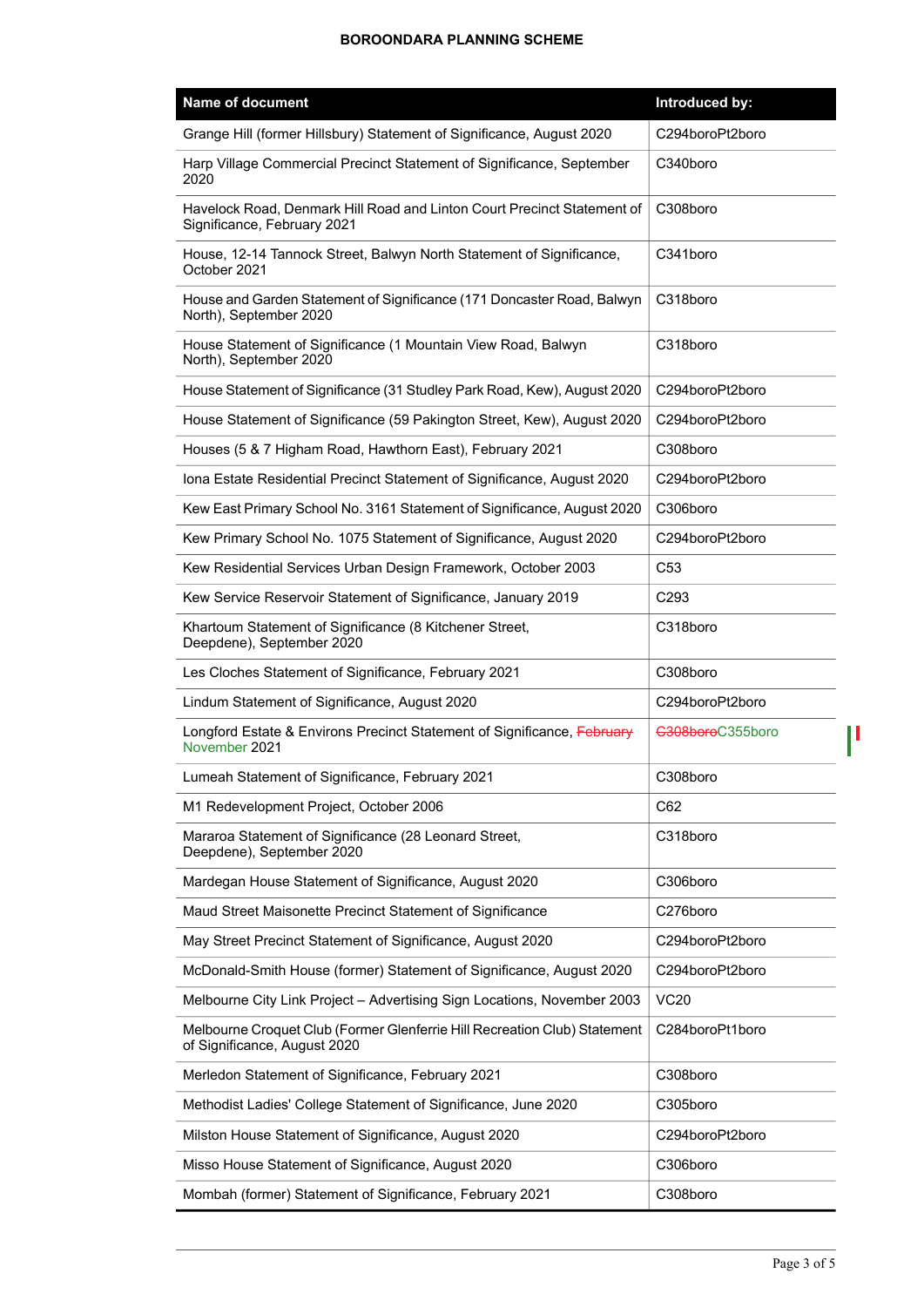| <b>Name of document</b>                                                                                                                                    | Introduced by:  |
|------------------------------------------------------------------------------------------------------------------------------------------------------------|-----------------|
| Monash Freeway Upgrade Project Incorporated Document, March 2016                                                                                           | GC47            |
| Newtown Housing Project Statement of Significance, February 2021                                                                                           | C308boro        |
| North East Link Project Incorporated Document, December 2019                                                                                               | GC98            |
| Norwood Terrace Statement of Significance, August 2020                                                                                                     | C284boroPt1boro |
| Omro Statement of Significance, August 2020                                                                                                                | C294boroPt2boro |
| Palace Balwyn Cinema Statement of Significance                                                                                                             | C276boro        |
| Red House Statement of Significance, May 2020                                                                                                              | C305boro        |
| Residence Statement of Significance (264 Cotham Road, Kew), August<br>2020                                                                                 | C294boroPt2boro |
| Reumah Statement of Significance(1 Reumah<br>Court, Balwyn), September 2020                                                                                | C318boro        |
| Rexmoor Statement of Significance (8 Boston<br>Road, Balwyn), September 2020                                                                               | C318boro        |
| Riversdale Reserve Precinct Statement of Significance, August 2020                                                                                         | C284boroPt1boro |
| Riversdale Village Precinct Statement of Significance, August 2020                                                                                         | C284boroPt1boro |
| River House Statement of Significance, June 2021                                                                                                           | C362boro        |
| Rookery Estate Precinct Statement of Significance, August 2020                                                                                             | C284boroPt1boro |
| Rosetta Statement of Significance, February 2021                                                                                                           | C308boro        |
| Shanklin, St Lawrence, Auburn, Fernside, Illawarra, Riversdale, Tooronga<br>Statement of Significance, February 2021                                       | C308boro        |
| Shops Statement of Significance (1139-1141 Burke Road, Kew), August<br>2020                                                                                | C294boroPt2boro |
| Shrine of St Anthony Church Complex Statement of Significance, August<br>2020                                                                              | C284boroPt1boro |
| Silver Birches (formerly Hillsborough) and Garden Statement of Significance<br>(129-131 Yarrbat Avenue, Balwyn), September 2020                            | C318boro        |
| Site Specific Control Under Schedule to Clause 52.03 of the Boroondara<br>Planning Scheme, 347 and 347A Riversdale Rd, Hawthorn East, April 2012           | C91             |
| Site Specific Control Under Schedule To Clause 52.03 of the City of<br>Boroondara Planning Scheme, 1 Whitehorse Road, Deepdene, June 2015                  | C220            |
| Site Specific Control Under Schedule To Clause 52.03 of the City of<br>Boroondara Planning Scheme, 20 Delany Close, Canterbury, October 1999               | NPS1            |
| Site Specific Control Under Schedule To Clause 52.03 of the City of<br>Boroondara Planning Scheme, 29, 31, 33 Allambee Avenue, Camberwell,<br>October 1999 | NPS1            |
| Site Specific Control Under Schedule To Clause 52.03 of the City of<br>Boroondara Planning Scheme, 308 High Street, Kew, June 2015                         | C220            |
| Site Specific Control Under Schedule To Clause 52.03 of the City of<br>Boroondara Planning Scheme, 83 Charles Street, Kew, October 1999                    | NPS1            |
| Site Specific Control Under Schedule To Clause 52.03 of the City of<br>Boroondara Planning Scheme, 240 Camberwell Road, Camberwell, October<br>1999        | NPS1            |
| Site Specific Control Under Schedule To Clause 52.03 of the City of<br>Boroondara Planning Scheme, Nos. 217 - 219 Cotham Road, Kew, March<br>2012          | C143            |